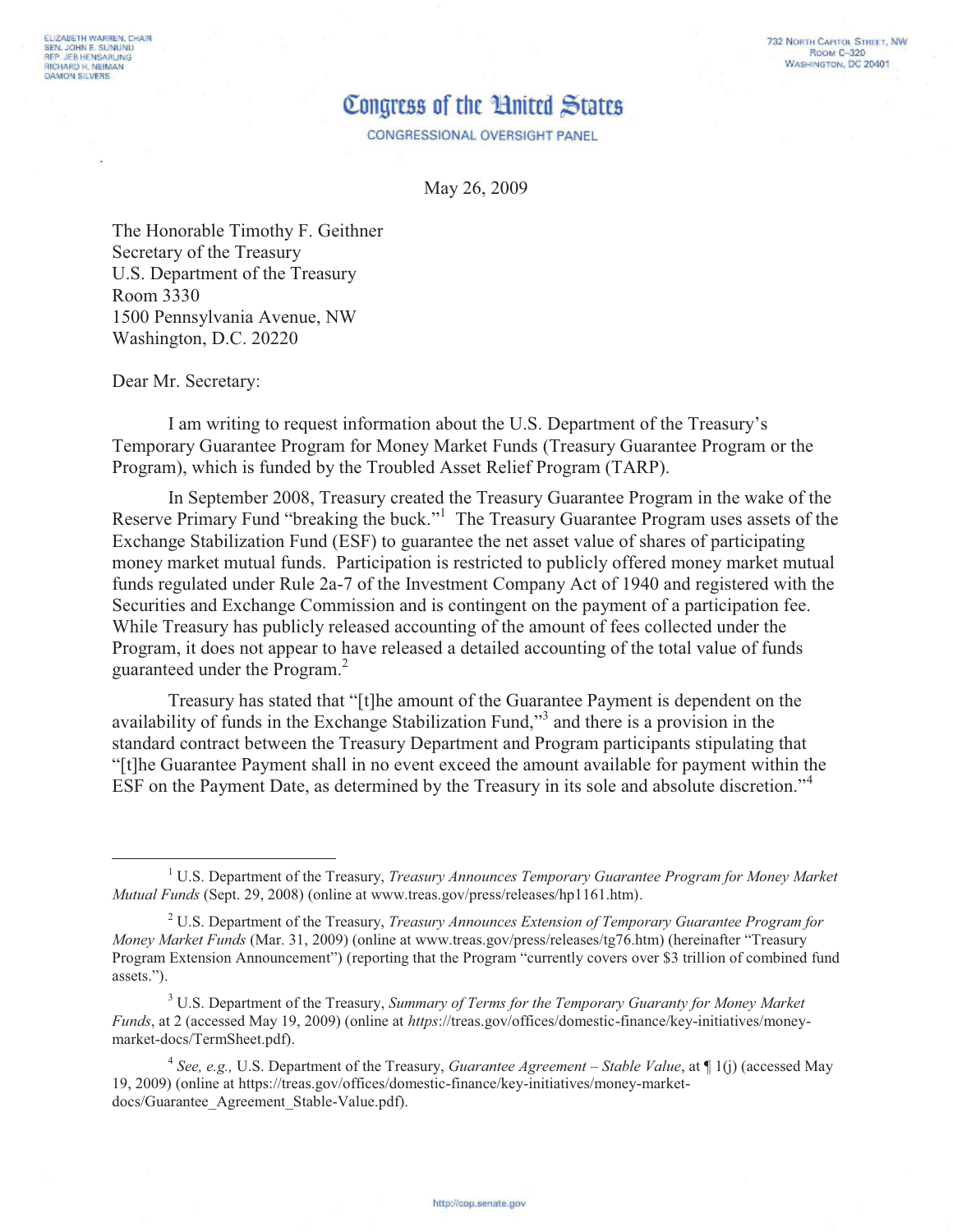Mr. Timothy F. Geithner May 26, 2009 Page 2

The ESF currently has approximately \$50 billion of capital of various liquidities.<sup>5</sup> Section 131 of the Emergency Economic Stabilization Act of 2008, Pub. L. No. 110-343 (EESA), which was passed after the Program began, protects the ESF from incurring any losses from the Treasury Guarantee Program by requiring that Treasury reimburse the ESF for any funds used in the exercise of the guarantees under the Program.<sup>6</sup> While the Program had an initial term of three months, it has been extended numerous times, most recently through September 18, 2009.<sup>7</sup>

As part of its oversight responsibilities, the Congressional Oversight Panel is monitoring all TARP funding commitments and cash flows. In support of this effort, and in light of the complicated financing arrangements utilized in this particular instance, the Panel requests the following information:

- (1) The total current and historical value of money market mutual funds participating in the Treasury Guarantee Program;
- (2) The extent to which the investments in the money market funds that are guaranteed under the Treasury Guarantee Program are also insured or supported by programs initiated by the Federal Reserve in response to the financial crisis and the interplay between these liquidity support and guarantee programs;
- (3) The extent to which the Treasury Department's obligations to exercise the guarantees under the Program are mitigated by its discretion to withhold payment when there are inadequate funds in the ESF given its requirement under EESA to refund the ESF when it is depleted;
- (4) The amount of TARP funds, if any, the Treasury Department has reserved for the possibility of its obligation to pay the guarantees under the Treasury Guarantee Program;
- (5) The Treasury Department's position on its legal responsibility to reimburse Program participants in the event that TARP money has been totally expended;
- (6) Whether the Treasury Department has any plans to extend the program beyond September 18, 2009.

The Panel requests that you provide this information as soon as possible, but not later than Wednesday, June 3, 2009.

 $\overline{a}$ 

<sup>5</sup> *See, e.g.,* U.S. Department of the Treasury, *Exchange Stabilization Fund State of Financial Position as of March 31, 2009* (accessed May 19, 2009) (online at https://treas.gov/offices/international-affairs/esf/esf-monthlystatement.pdf) (reporting \$50,038,405,934 of total Program assets, which include about \$23 billion in foreign currency holding, \$15 billion in U.S. Government Securities, and \$9 billion in International Monetary Fund Special Drawing Rights).

<sup>6</sup> *See* section 131 of EESA, codified at 12 U.S.C. § 5236(a).

<sup>7</sup> *See* Treasury Program Extension Announcement, *supra* note 2.